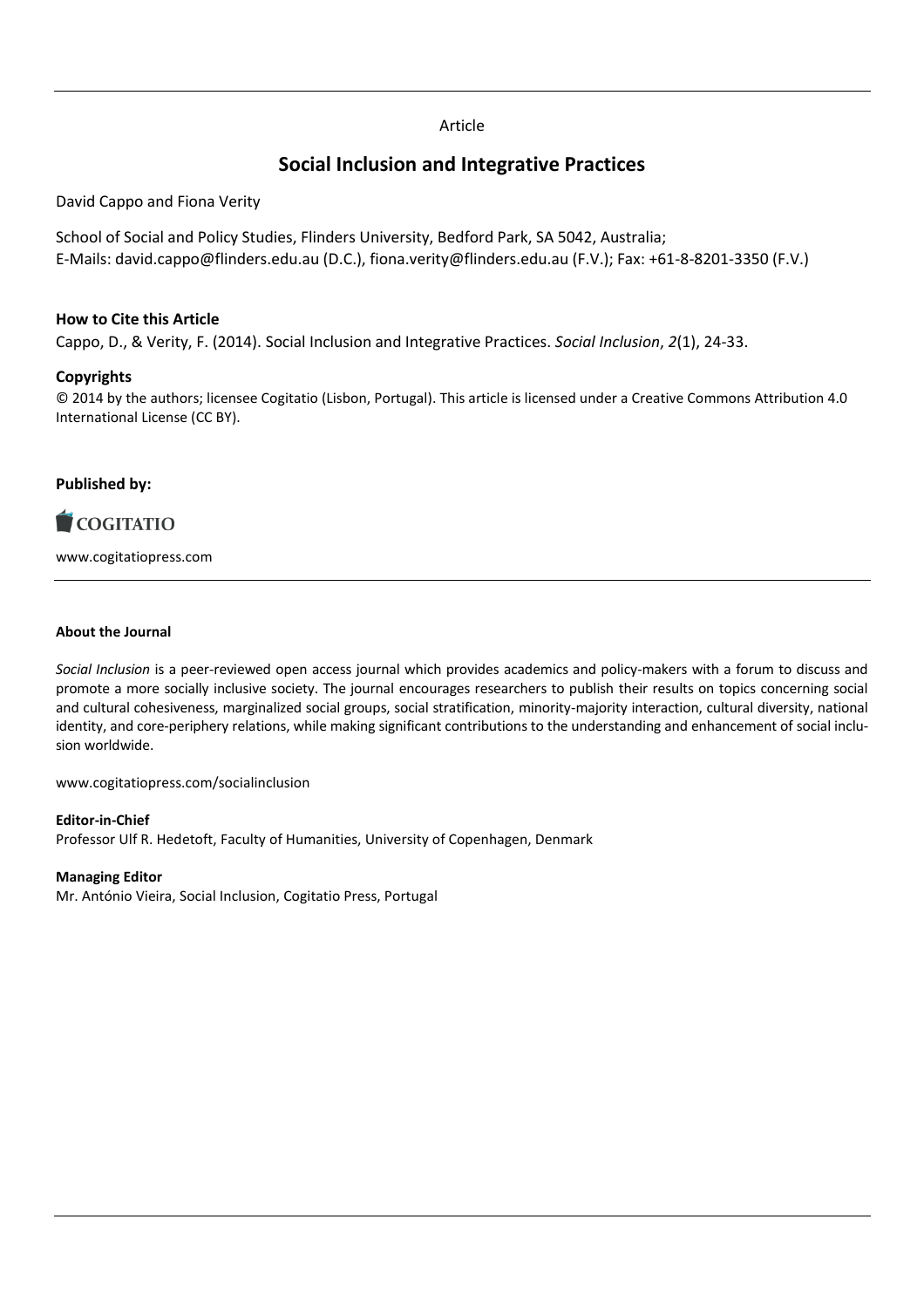

# Article **Social Inclusion and Integrative Practices**

David Cappo and Fiona Verity \*

School of Social and Policy Studies, Flinders University, Bedford Park, SA 5042, Australia; E-Mails: david.cappo@flinders.edu.au (D.C.), fiona.verity@flinders.edu.au (F.V.); Fax: +61-8-8201-3350 (F.V.)

\* Corresponding author

Submitted: 21 April 2014 | Accepted: 27 May 2014 | Published: 26 June 2014

#### **Abstract**

With the passage of time valuable lessons have been learnt about both effective practices for program and system integration and the sizable barriers, including the challenges in sustaining constructive integration. This paper is a reflection on sustainable integrative practices and is grounded in the direct experience of one of the authors, who held the post of the South Australian Social Inclusion Commissioner. We reflect upon the structure and mechanism of the South Australian Social Inclusion Initiative (2002–2011) as well as using a case study of a successful integrative program of the Social Inclusion Initiative, a program in South Australia's School Retention Action Plan 2004 *Making the Connections*  (South Australian Social Inclusion Board, 2004) that was implemented to improve school retention. The case study draws out salient factors of clear rationale, coordination, collaboration, communication, team work and trust as skills and ingredients to bring about integration in policy and programs. While the integration literature affirms that these ingredients are primary skills for the development of an integrative framework, we also assert that they are not enough for successful and sustained integration. Absent from much of the literature is a discussion about the use of power and the manner in which horizontal integrative work occurs. We take up this theme to draw out some implications for analysis of sustainable integrative practices.

#### **Keywords**

education; integration; integrative practices; school retention; social inclusion

#### **Issue**

This article is part of a regular issue of Social Inclusion, edited by Professor Ulf R. Hedetoft (University of Copenhagen, Denmark).

© 2014 by the authors; licensee Cogitatio (Lisbon, Portugal). This article is licensed under a Creative Commons Attribution 4.0 International License (CC BY).

#### **1. Introduction**

For at least three to four decades, institutions in many countries have implemented variants of policies to integrate systems and programs, using a range of models and nomenclature including 'social inclusion', 'joined up government' and 'post national integration' in reference to the European Union (Lynn, 1998; De Lombaerde & Iapadre, 2008; Eriksen & Fossum, 1999; Mulgan, 2005). The quest to join parts together -and this will look different depending on the context and players-is a reaction to institutional factors and external forces (Christensen & Lægreid, 2007). In broad terms there has been a convergence in perspectives that 'integration' will re-enable institutions to meet their agendas in times of quickening social change, and in the face of competing demands on resource use (Fine, Pancharatnam, & Thomson, 2000; Ragan, 2003; Martin & Austen, 1999). Our now complex systems and the case for integration, emerge from the historical course of legal/rational institutions and impacts of contemporary processes of global and technological change (Christensen & Lægreid, 2007; Corbett & Noyes, 2008).

Early in 2013 the United Kingdom Coalition Government's Secretary of State, Eric Pickles, gave a speech entitled "Uniting our Communities: Integration in 2013" (Pickles, 2013). Throughout his speech Pickles assigns to 'integration' a sizeable load; as the means to work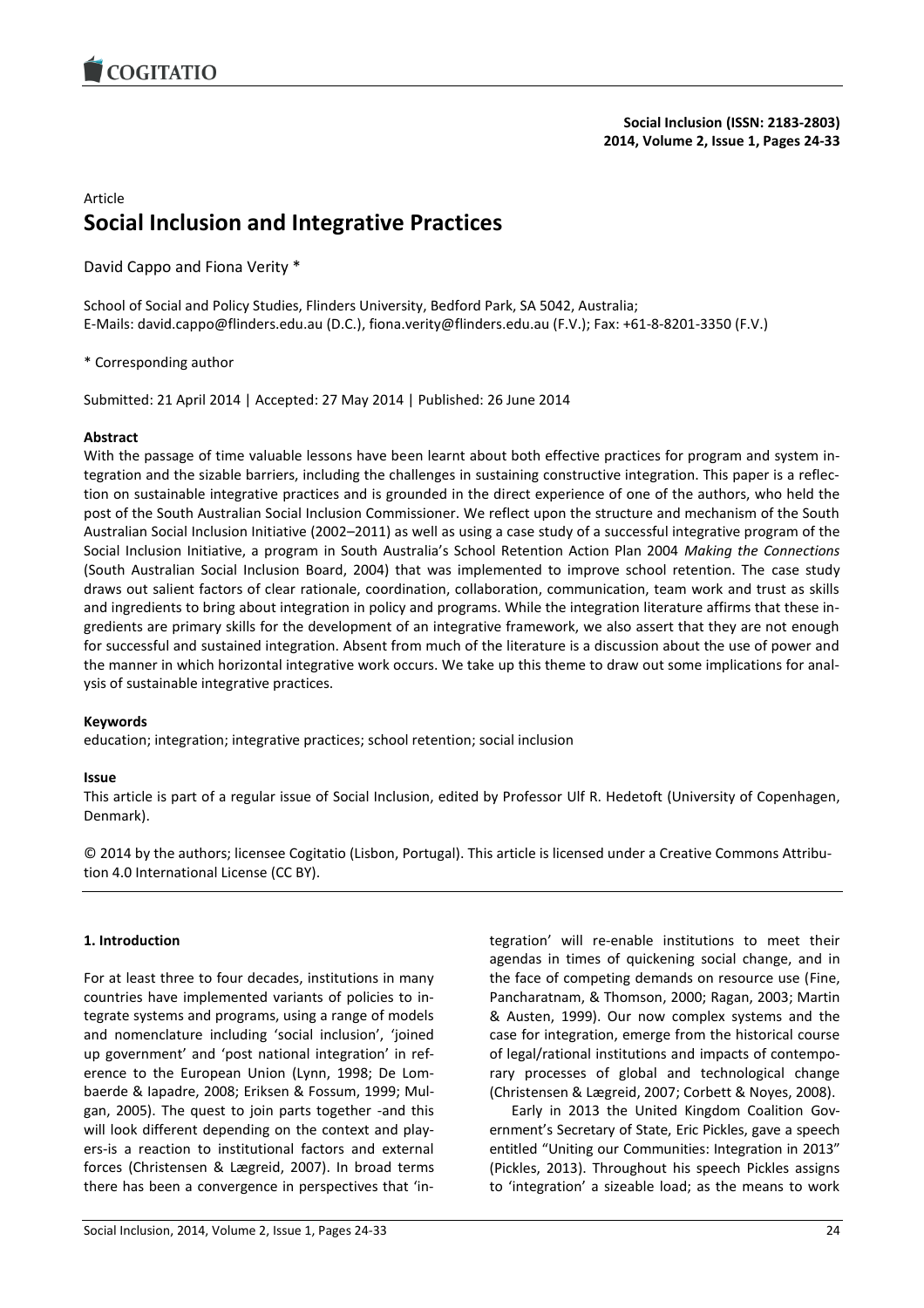for tolerance, social cohesion and wellbeing. The message is that through locality level 'integration', or joining of the activities and plans of diverse organisations and communities, complex social issues are more able to be addressed. Of course, as the Blair Government's Social Exclusion and whole of government agenda shows, integration policies are not exclusively the province of the conservative side of politics, and the uptake has not been restricted to matters of migration and population change, or the constitution of social services (Mulgan, 2005, 2009). Integration discourses and practices are now firmly embedded in the fields of social welfare, psychotherapy, psychology, interdisciplinary education, regional planning, economics, organisational theory, management, business, public policy and peace keeping (Black, 2013; Corbett & Noyes, 2008; Martin & Austen, 1999; Rousseau, 2011; Wilber, 2000).

In the human services, integration has been pursued for multiple reasons; as a way to expand holistic and reflexive thinking about the contributors to social issues; tighten connections in complex multi-sector delivery systems; and strengthen collaborative capacity to generate approaches that transcend what currently exists (Corbett & Noyes, 2008; Fine, Pancharatnam, & Thomson, 2000; Jennings & Krane, 1994; Ragan, 2003). Integration as an outcome and integrative practices as a process, have mixed assessment. There is a view integrative practices have delivered valuable outcomes, in part, because they have challenged the status quo, both in thinking and in practice. For example Ragan (2003, p. 8) observes "the larger purpose is to improve outcomes for individuals and families through a more holistic approach to service delivery". More coherent, improved delivery systems are seen to be the result (Corbett & Noyes, 2008; Patterson, 2011a).

There is a robust and compelling critique that the use of the concept 'integration' can be hollow and little more than fashionable window dressing. This argument has a number of aspects. One is that integration can be pitched as progressive, but in practice, can be a policy tool limited in tackling substantive matters of inequity and social injustice. Just whose interests and values dominate in integrative processes is an important question (Davies, 2009; Fine, Pancharatnam, & Thomson, 2000). This critique of integration is evocative of Raymond Plant's (2009) analysis of the presentation of a consensual and unitary 'community' in public policy, where the ideological dimensions of a contested concept are under acknowledged (Bryson & Mowbray, 1981). Furthermore, integration is a response to the conditions created by the neo-liberal state itself through policies of outsourcing and privatisation (Christensen & Lægreid, 2007, p. 1059). For instance an increasing Australian not for profit sector (Australian Productivity Commission, 2010), together with the for-profit sector perform functions once undertaken by governments (Bryson & Verity, 2009). The

ensuing challenges for 'system' coherence and interagency work are well documented (Christensen & Lægreid, 2007). Is sustainable integration a visionary way forward, a band aid, or simply unattainable?

Moreover integration consumes time, goodwill and economic resources and the phenomena of 'integration fatigue' and 'integration confusion' has been noted by many writers including Hartman and Squires (2009) on racial integration initiatives, and Boutellis (2013) in analyzing the United Nations, and this message is a recurring media commentary on the situation in the European Union. In short integration can have high transaction costs (Fine, Pancharatnam, & Thomson, 2000). There can be loss of identity for programmes in integrated structures which can be experienced as dispiriting, especially if the integration case is unconvincing and there has been little active participation in the change (Boutellis, 2013). Patterson (2011b, p. 83) for example, writes of the 'suspicion and trepidation' that can greet short term social inclusion pilot programmes when faced with expectations for substantial change, but no assurance about program stability.

Boutellis' (2013) analysis of the United Nations is especially instructive. His report entitled 'Driving the System Apart?' discusses the unintended consequences of twenty years of UN integration effort. He notes that in spite of the UN's institutional commitment and policy and programme framework for integration:

…the UN integration agenda faces a number of obstacles that threaten to erase some of the hardwon gains. There are signs of integration fatigue from various corners of the organization, due in part to higher-than-expected transaction costs, the lack of incentives and rewards for integration, the difficulty of demonstrating and communicating the outcomes and impacts of integrated planning processes, and continuing structural impediments to fully realizing the "integration promise." (Boutellis, 2013, p. 1)

Is it possible to identify the essential aspects of sustainable integrative practices? A reading of the literature on integrative practices points to the need for clear definitions and case for integration, and moreover one that can be communicated. In addition, it would seem salient factors are a concerted effort over time to nurture institutional practices where holistic and integrative thinking becomes a cultural habit, and where there is engagement in dialogue and relational exchanges, both within and external to the organization (Corbett & Noyes, 2008; Fine, Pancharatnam, & Thomson, 2000; Ragan, 2003). Ragan (2003, p. 17) in his study of human service integration in North America, identified relevant variables or integration 'success factors' that he groups by the headings of employee and leadership qualities, organisational cultural varia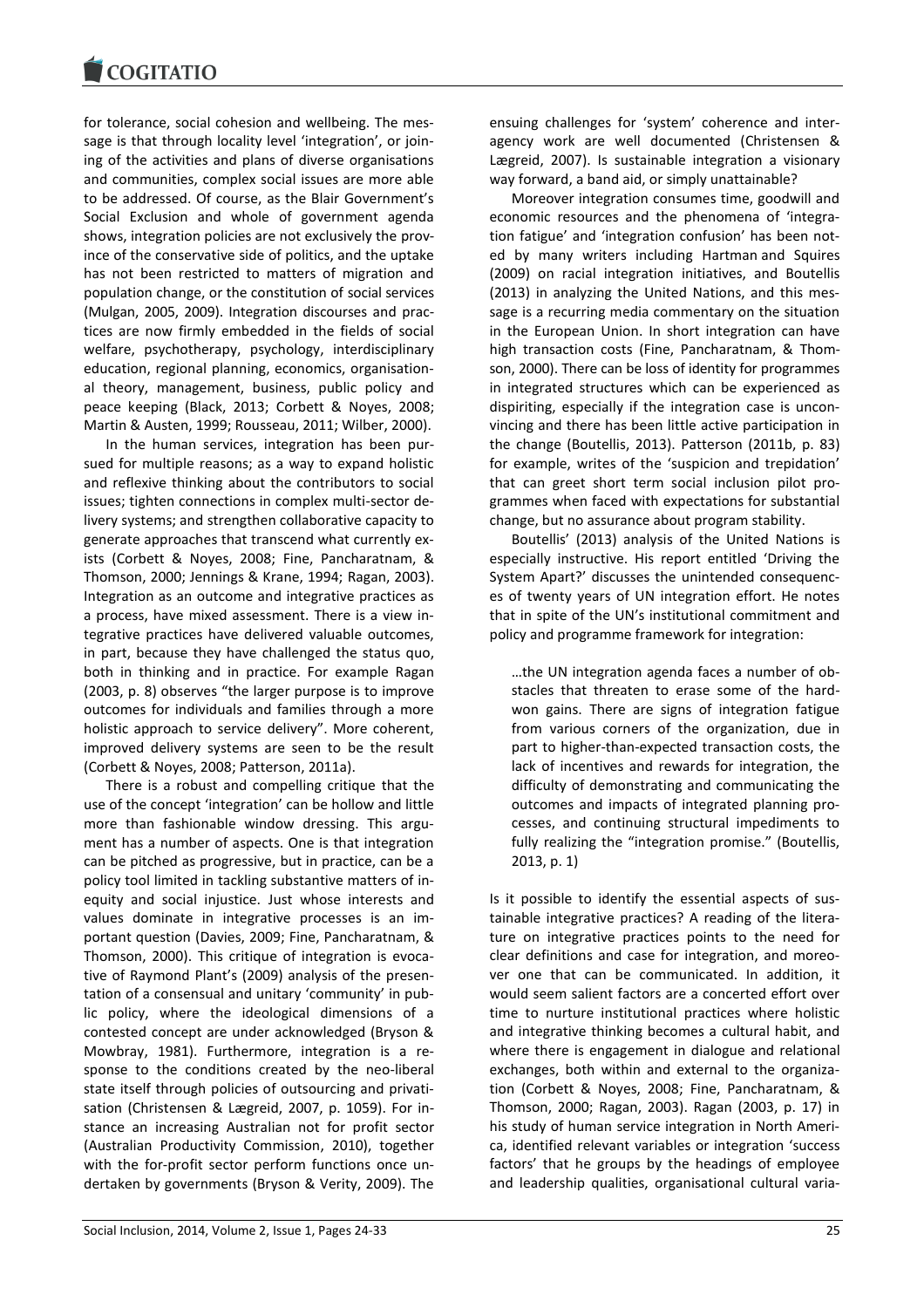bles, and a strengths-based, community orientated practice. He reflects on the need for rigorous evidence about the impacts of integration over time and for a period of time to 'bed down' change (Ragan, 2003). Managing the delicate balance of implementing administrative change with relationship engagement are key areas discussed by Corbett and Noyes (2008).

Against this background what we aim to do in this paper is explore the question of mechanisms for sustainable integrative practices. We do this through a focus on the Social Inclusion Initiative (2002–2011) in the sub national state of South Australia that used an integrative paradigm in its operation and in its development of programs. As a case study we will look specifically at the implementation of a program called Innovative Community Action Networks (ICANs) that was developed through the use of integrative practices. One of this paper's authors formerly held the role of the South Australian State Commissioner for Social Inclusion and chaired the Social Inclusion Board. He brings an insider perspective to this analysis. The South Australian Social Inclusion Initiative (2002–2011) is an example of integrative work. It is but one model, but a model deemed by writers such as Newman, Biedrzycki, Patterson and Baum (2007) and Patterson (2011b) to be a successful one providing invaluable lessons about integration processes. It also was an initiative that had its critics, for example, that it did not go far enough in pursuing a social justice agenda (Horsell, 2010). It was brought to an end in 2011 by a political agenda with the change of the head of government.

The material used in this paper is drawn from academic literature and evaluation reports about the ICANs and the SA Social Inclusion Initiative, together with the recollections and assessment of the former South Australian State Commissioner for Social Inclusion. Although mindful of the criticisms of integrative work, we write based on the premise that it can produce benefits. Thinking in this way brings to the foreground the interdependency of variables that contribute to social good and constitute the determinants of social issues (Ward, Meyer, Verity, Gill, & Luong, 2011). We share with writers such as Corbett and Noyes (2008, p. 15) the position that integration is best seen as a 'dynamic' and 'relational change orientated' process, rather than the delivery of predetermined organisational or system structural change following a template, or in Martin and Austin's terms, an 'algorithm' (1999). Hence our emphasis on use of the term 'integrative practices'. We begin with a brief overview of the South Australian Social Inclusion Initiative.

#### **2. The Social Inclusion Initiative**

In 2002 the South Australian Labor Government headed by Premier Mike Rann (2002–2011) who also had the role of Minister for Social Inclusion (the first person

to hold such a Ministerial position in Australia), established the Social Inclusion Initiative (SII) immediately upon coming to office, and gave it a mandate to develop integrated (joined up) policy and programs (South Australian Labor Party, 2002). At the urging of the South Australian Premier, the Federal Commonwealth Government, under the Prime Ministership of Kevin Rudd, also introduced a Social Inclusion Board, in 2007. However, this Federal Commonwealth Board's role was limited to that of an advisory board, while the SA Social Inclusion Board had executive power to form social inclusion policy for presentation to Cabinet, and to monitor and evaluate the implementation of social inclusion policy by government departments and community organisations.

The SII had two champions, namely, the Premier as head of government, and the Chair of the Social Inclusion Board and later Commissioner for Social Inclusion. The Social Inclusion Board was responsible only to the Premier, and had an executive body, the Social Inclusion Unit (a body of 20 staff at its strongest) to assist it develop policy and assist in implementation. This Unit, situated within the Department of Premier and Cabinet, was directly and independently supervised by the Chair of the Board, from outside the government's departmental system. This was a unique arrangement emphasising the authority and independence of both the Board and Unit. It was a clear signal that the power base established by the head of government and the Chair/Commissioner for Social Inclusion could bypass normal bureaucratic lines of authority, if needed, to achieve policy integration and effective implementation.

Why integrated policy and program? Because the head of government and the leaders of the SII determined that the SII needed to focus on people/communities who had complex and multi layered needs in their lives that were barriers to their social and economic participation (Cappo, 2002). This necessitated a strategy that understood that social issues were, in the main, joined up, therefore policy and program responses to those social issues also needed to be joined up and integrated if targets were to be achieved. As Newman, Biedrzycki, Patterson and Baum, authors of a rapid appraisal case study of the SII, note:

In the early days of the SII it was recognised that a significant constraint to tackling social exclusion would be the traditional public sector approach to addressing issues predominately by individual agencies or by Ministerial portfolio area. (2007, p. 59)

The Social Inclusion Board and Unit had the delegated power of the head of government to work independently (the SII used the expression 'providing independent advice while embedded in government') and developed policy as they saw fit to achieve outcomes for the community and government, on specific 'refer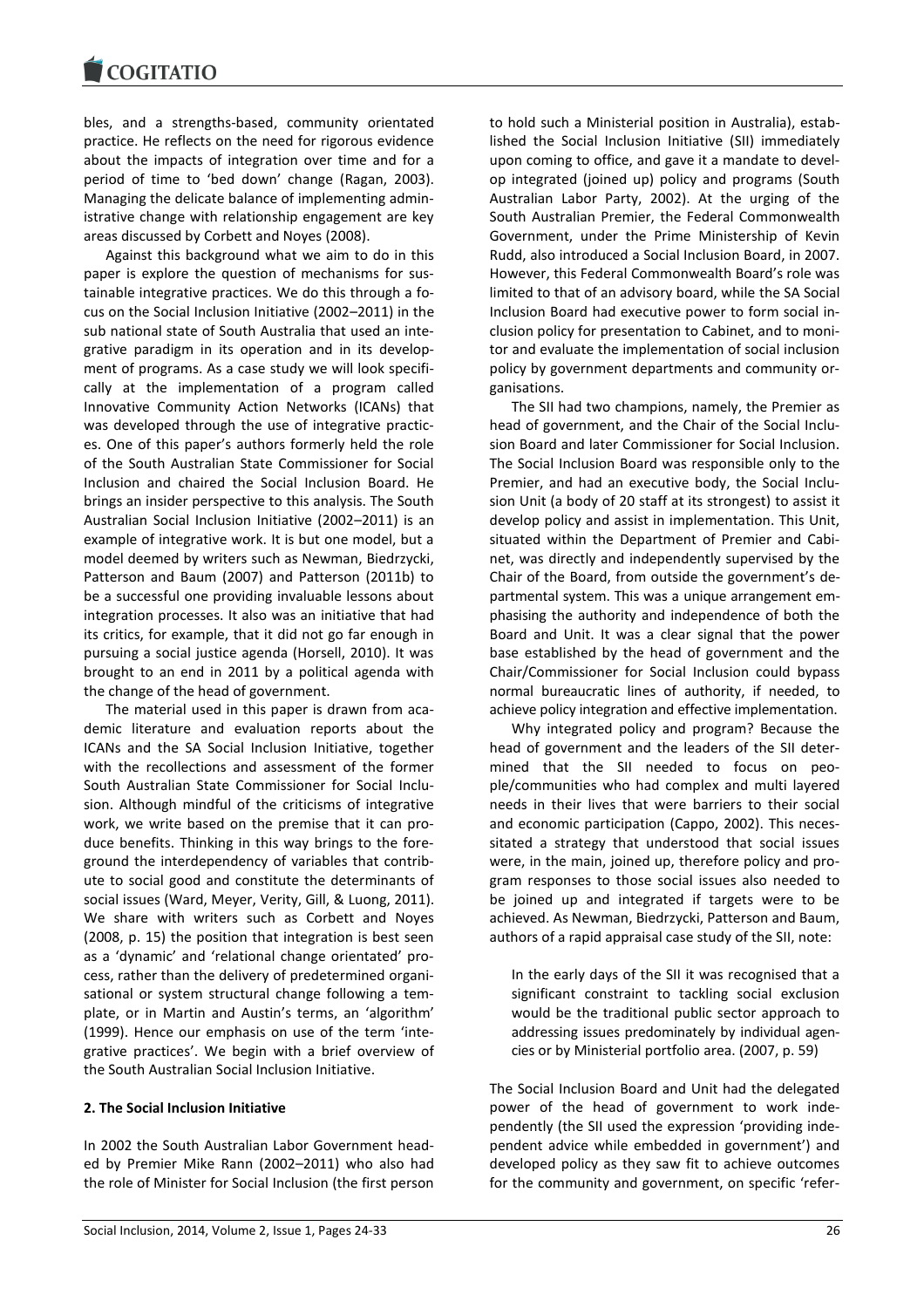ences' given to it by government, from time to time. When approved of by Cabinet (all SII integrated policies presented to Cabinet in the nearly ten year life of the SII were approved by Cabinet) the role of the SII was to assist government departments in applying the integrated policies across the departmental lines of government and to initiate the removal of bureaucratic or programmatic barriers to policy and program delivery. The Board and Unit worked closely with Treasury officials in order to ensure that social inclusion plans were robust, able to be funded, and had well developed evaluation processes presented to Cabinet for approval. The 'references' given by the Government to the Social Inclusion Board e.g. reduce rough sleeper homelessness by 50% by 2010 (a reduction that was achieved a year ahead of schedule in the inner City of Adelaide, the Capital City of the State of South Australia), significantly increase the school retention rate, undertake a major reform the mental health system, to name but a few, were 'references' that all required joined up integrated work.

### **3. The Applied Understanding of 'Social Inclusion'**

While the SA Labor Premier made the decision that the concept and policy 'filter' of social inclusion was to be used in South Australia to address specifically identified social problems, he left the process of unpacking the concept of social inclusion to the SII itself. The South Australian Social Inclusion Board reflected upon definitions already in the literature and focused on key concepts and words within the broad understanding of the definitions of social inclusion, such as participation, access to opportunity, building capability, increasing wellbeing. At an early meeting of the Social Inclusion Board the Chair stated, 'we could define social exclusion as the process of being shut out from the social, economic, political and cultural systems which contribute to the integration of a person into community' (Newman, Biedrzycki, Patterson, & Baum, 2007, p. 11).

The Social Inclusion Board was mindful that the concepts of social inclusion/exclusion were contested with debates and questions about what constitutes exclusion; whether the social inclusion emphasis should be about paid employment or participation in a range of political processes, as well as questions about the relationship between poverty, employment and participation in society (Bevir, 2009). As Bevir writes: '…some critics argue that the very concept of social inclusion is profoundly flawed'…[placing]'…too much emphasis on who is excluded rather than who is doing the excluding' (2009, p. 195). At the heart of this assertion is the view that a social inclusion emphasis on increasing opportunity for citizens to 'participate' in society can shift the social policy focus away from fundamental issues of inequality and redistribution of wealth, particularly as no matter how much 'inclusion', class divides in a capitalist economy and social system maintain inequality (Levitas, 2005). Gray argues that 'Inclusion stands to social liberalism as distributive equality stands to social democracy' (2000, p. 21).

From another perspective Koikkalainen asserts that the shift of emphasis created by a social inclusion approach '…is not so much about securing an even distribution of material income as it is about achieving a tolerably even distribution of *opportunities* (emphasis in original)—equality in terms of agency, participation and memberships in beneficial networks' (2011, p. 455). Certainly in the South Australian application of the SII, social inclusion at the sub-national level had a focus on the provision of services and programs and was an addition to the ongoing work of wealth redistribution on a national level, where the Federal government has responsibility for major fiscal and monetary policy.

Cognisant of social inclusion's conceptual contestation, underpinning the Board's work was an understanding that groups of people within the broad community were excluded from an active and dignified participation in the economic and social life of the community. Barriers and obstacles existed both structurally and personally that prevented some people and groups of people from living out their active citizenship. The Social Inclusion Board saw as its primary task the removal of these barriers and to provide people in disadvantage with access to secure housing, learning and employment, health and other services, social support and connections, in order to participate as fully as possible. The wide range of these areas, coupled with the complex needs of the most disadvantaged, which were the focus of the SII, led necessarily to the Board centring its work in joined up, integrative policy development (Cappo, 2002; South Australian Social Inclusion Board, 2009).

#### **4. Making the Connections: ICANs**

Removing barriers which prevented groups of people from engaging in education was a specific agenda for the Social Inclusion Board (Newman, Biedrzycki, Patterson, & Baum, 2007). The action strategy developed by the Social Inclusion Board was titled *Making the Connections* (2004). This included aiming to increase South Australia's poor school retention rate which had been trending lower than the Australian average, and had hovered around 67% for the years 1999–2003 (South Australian Social Inclusion Board, 2004). As Stehlik and Patterson say '…poorer educational outcomes can be a contributing factor to greater social exclusion as those with little education are consigned to low paying, unskilled and precarious jobs or no jobs, experience poorer health outcomes and struggle to make ends meet on minimum incomes' (2011, pp. 6-7).

*Making the Connections* was conceptualised and implemented as a whole of government integrated strategy; it brought together a range of government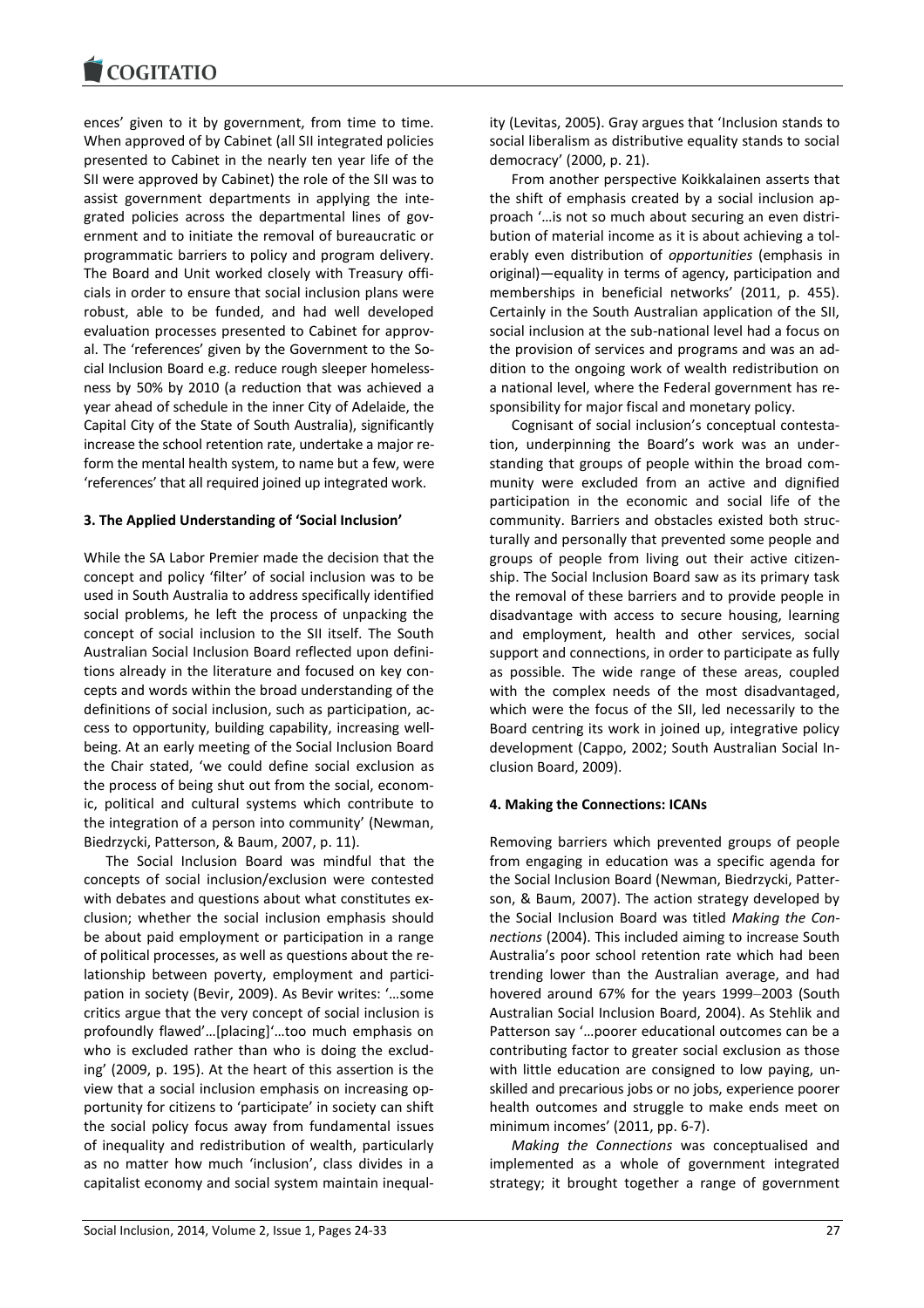departments (Education, Health, Families and Community Services, Aboriginal Affairs, Justice and Further Education and Training) in formulating one overall plan and implementing 41 action plan strategies (2004). Patterson notes:

From the outset, the Social Inclusion Board stressed that 'school retention' had to be seen as a wholeof-government and community issue if there was to be real change to systems of lasting benefit for young people, rather than being a problem solely for the institution of education to address. The Board's approach was to ensure that other agencies and local communities became involved through 'joined up' working that recognised and supported young people's engagement in learning. (2011a, p. 10)

A 'paradigm shift' needed to occur that placed the responsibility for this group of vulnerable students not only with the school or the education department and its bureaucracy but with the broad community, and secondly, power and decision making about solving the school retention problem needed to be shifted to the students themselves and the community, away from the education bureaucracy. Besides the Education Department needing to work with the Social Inclusion Board and Unit, integrated policy development to respond to school retention rates, required non Education Departments dealing with such issues as housing or juvenile justice to see that they were an integral part of the school retention plan.

The Innovative Community Action Networks (ICANs) are one of the most successful of the 41 action plan initiatives (Patterson, 2011a). ICANS are designed to be regionally based local committees with power and resources to understand and respond to local school retention problems. The ICANs receive annual funding from the State Education Minister to produce innovative and integrative ways to reengage students with learning and each has a high degree of autonomy in the allocation of their funds. Normal reporting procedures are in place to account in a transparent manner for public funds. Each regional ICAN has a unique membership which comprises young people and families, community leaders, business leaders, and others with an interest in local issues, and who have capacity to give of their voluntary time to the ICAN work (Patterson, 2011a; Koen & Duigan, 2008, 2011).

The focus is young people who are disengaging from education and each regional ICAN addresses different local circumstances, with its own devised innovative approaches. The key is to establish reconnection of vulnerable young people with some type of suitable learning, as an opening to possibilities in future paid work, continued higher education and ongoing personal development. Besides individual learning plans for each ICAN student, this reconnection may be school

based or outside of school structures (Koen & Duigan, 2008, 2011; Patterson, 2011a). As noted above, their reason for non-school attendance is multiple and interconnected and require a joined up and integrated approach if the young person is to be successfully reengaged with learning.

Community engagement was also an essential part of the SII integrated policy work and was crucial in the ICAN work (South Australian Social Inclusion Board, 2009). Community consultation is common place in contemporary times in most levels of policy development. However, the term 'community consultation' has also become a pejorative term, alluding to the perception of superficial consultation by bureaucrats doing little more than going through the motions and 'ticking boxes'. This is far removed for the type of community consultation used in the SII integral policy development. The term 'active listening' was used to more accurately convey the dynamic interaction of the consultation process. Such consultation had an important component of 'report back' to the community on the results of the consultation, the final report and recommendations, and feedback regarding implementation (South Australian Social Inclusion Board, 2009). This level of authentic consultation gave a level of community mandate to the work of the SII. The feedback to the community was also a briefing on the implicit value as well as the scope of integrated policy and program development.

Innovations that ICANs have produced to respond to the local needs of young people disengaged or disengaging from education, include partnerships between a local secondary host school, youth agencies, government social security department, public housing agency, local government council, and TAFE SA (Patterson, 2011a). A further ICAN program called Gawler 15 was the formation of an 'accredited hospitality training program for young people aged 16–18 years', who had disengaged from learning and earning (Koen & Duigan, 2008, 2011). This program was the idea of local businesses because of a skill shortage and so was embedded in local needs and the local context.

The ICAN integrated work received its mandate and empowerment from government, its integrated approach from the Social Inclusion Board and its innovative spirit through locally based public participation and the development of partnerships. The policy decision to adopt the ICAN model was made by Cabinet on the recommendation of the Social Inclusion Board. The use of SII mechanism in a consultation process, discussion and dialogue with the Education Department and a wide range of other Departments required the power and force of the SII 'clash' and 'tension' model of horizontal policy development, and the use of the important skills of collaboration and coordination with government departments. The Board through the Social Inclusion Unit maintained a monitoring and evalua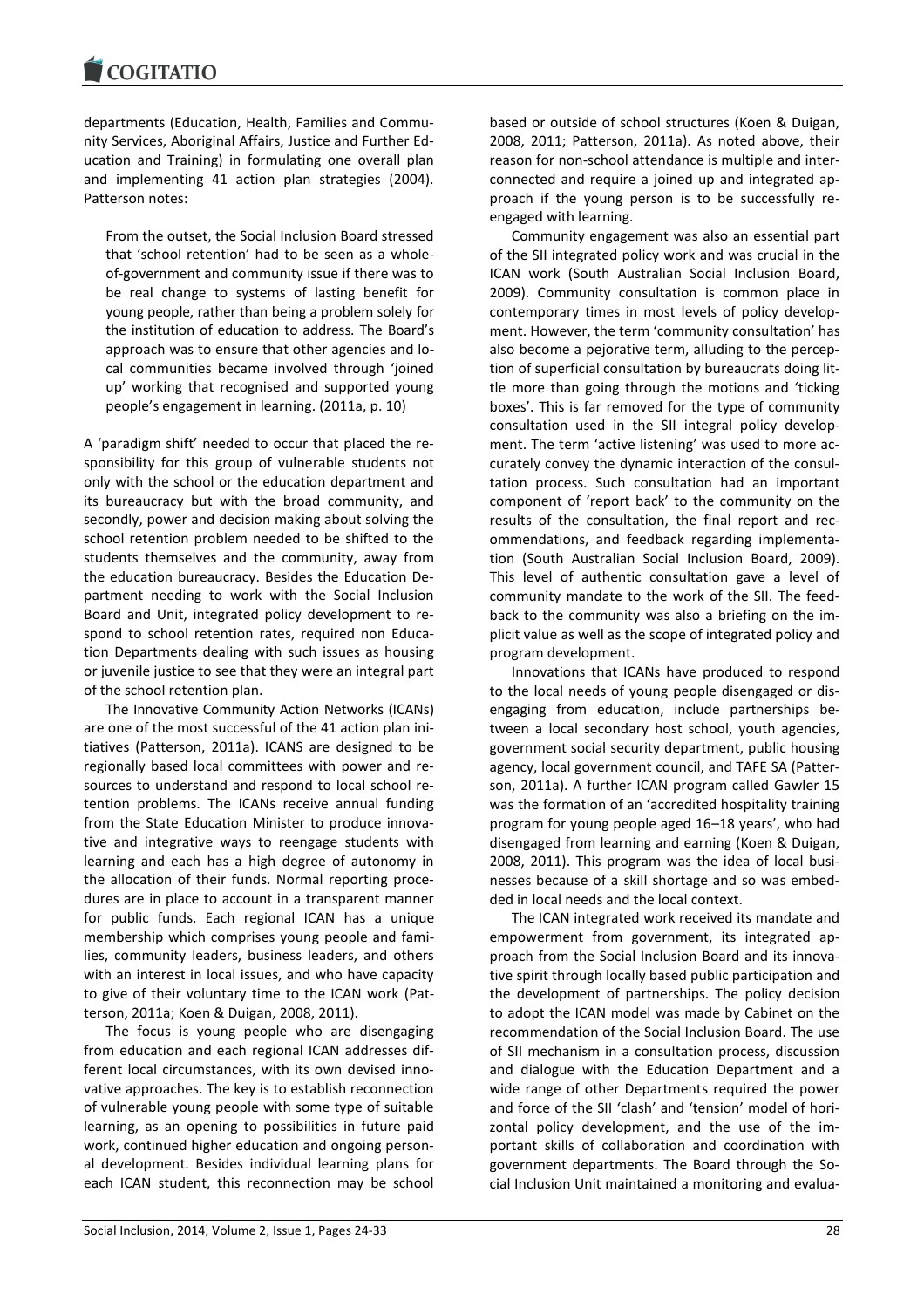tion role of the ICAN program. The ICAN concept is countercultural to the standard school paradigm. How was such a program embraced by government and ultimately by the Education system of the Government? How was it given status and priority?

### **5. Sustainable Integrative Practices**

In the case example above of the ICANs, use of power, authority and mandate were essential qualities for the success of this integrated work. The movement from an issue that needed to be addressed, in this case school retention levels, and the effective implementation of the ICANs was an exercise in integrative practice. The components of this integrative mechanism were multiple. A clear need, positional power, administrative power, championing and active interest by the Premier, expert power through the composition of the Board and the Unit, structured administrative connectors through interdepartmental committees and a grounding in public participation, were all essential.

The authority had to come from the head of government, the Premier of South Australia, so that the level of delegated authority could cross departmental (silo) boundaries with legitimacy and power. A further important quality in producing integrated policy and programs was the level of independence given to the Social Inclusion Board and its Unit. There were no restrictions on policy innovation, other than their commitment to evidence based research, and the pragmatic realities that their policy recommendations needed the approval of Treasury and the Cabinet. The Premier changed the administrative arrangements so that Chief Executives of Government Departments were not only responsible to their (silo) Minister but were also directly responsible to him for Social Inclusion work. He also assumed the role as Minister for Social Inclusion as well as that of Premier. The Premier and the Chair of the Social Inclusion Board worked as a team in achieving social inclusion outcomes and would communicate during each week to monitor all social inclusion work and the cooperation or otherwise of Departments.

Inter-ministerial Committees for each SII mandated social issue were established and attended by the Chair and Director of the Social Inclusion Board where reports were given regarding the progress and performance of departments. These committees were a crucial part of the mechanism to ensure momentum for integrated policy development and program implementation was maintained, and were used to address barriers to integration. Membership of the Interministerial Committee would be on a recommendation of the Chair of the Board and would encompass the range of departments who would be involved in the joined up and integrative policy development and implementation plan. In the final year of the operation of the SII, in order to streamline and create efficiencies,

all Inter-ministerial Committees dealing with SII references were collapsed into one Social Inclusion Cabinet Committee with the Premier as Chair and the Chair of the Social Inclusion Board, as well as the Director of the Social Inclusion Unit in attendance.

In addition the Chair of the Social Inclusion Board/ Commissioner was a member of the Executive Committee of State Cabinet. One major role of this Cabinet sub-committee was the monitoring and evaluation of the performance of Chief Executives of Government Departments in relation to the South Australian Strategic Plan, including social inclusion targets. This gave the Chair of the Social Inclusion Board a significant role with direct impact on the management of government departments. The Social Inclusion Board, made up of approximately ten social policy experts and experts in the mechanism of government, was given independent authority to develop innovative, integrated social inclusion policy. The power and authority given to the Chair of the Board and Commissioner for Social Inclusion enabled action to use the delegated authority of the head of government and to bridge across departmental boundaries. The Social Inclusion Unit, with its independent policy development role, also had a monitoring and evaluation role of the implementation of integrated policy and programs. Blocks and obstacles to the successful implementation of integrated plans would be referred to the Chair of the Board/Commissioner who would dialogue with the Premier or particular Minister or Chief Executive, to remove the obstacle, usually bureaucratic or programmatic difficulties.

In the case of the mandate given to the Social Inclusion Board to increase school retention, the initial responses from some in the lead department, the Education Department, included resistance to the idea that non educationalists and non-education department staff would be put in charge of what was seen as an education issue and an initial lack of cooperation in the sharing of data upon request from the Social Inclusion Unit. The use of power and authority, as well as persuasion and the building of trusting relationships to work together, as instructed by government, were all necessary to overcome the above obstacles and to build commitment and momentum to achieve integrated policies.

Fundamental to integrative policy and program development was the use of a deliberate mechanism, with the above mentioned qualities. The head of government's words, as the SII was being established, give an indication of the expected dynamic.

Both the Board and the Unit will ensure that plans of action are not watered down or bogged down in departments. That is why the published targets will be so important. There will be no alibis accepted for unnecessary delays and no excuses accepted for a lack of resolve in delivering results. (Newman, Biedrzycki, Patterson, & Baum, 2007, p. 26)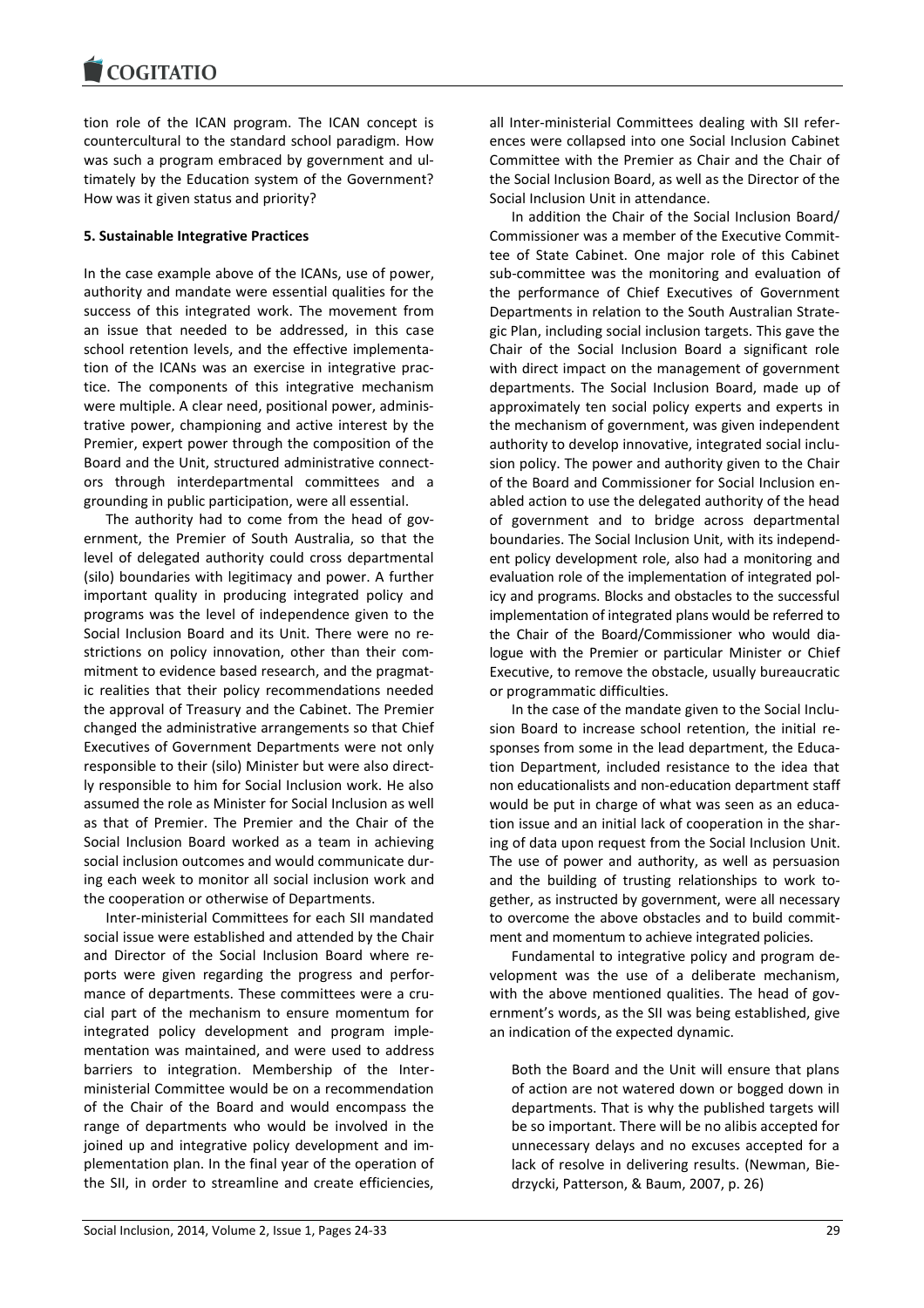Navigating tensions was an ongoing aspect of the work of the Social Inclusion Board and Unit, noted by commentators such as Newman, Biedrzycki, Patterson and Baum (2007) and Patterson (2011a; 2011b). Patterson, for example, in analysis of the SII School Retention Action Plan, documents the challenges in gaining commitment from within government departments, and the repeated conflicts that arose which she attributes to different agency time rhythms and expectations about what should be achieved by when. Noteworthy is her point that tensions arise when there is a sense of 'disconnect' between those devising policy and those charged with implementing it (Patterson, 2011b, pp. 83-93). Newman, Biedrzycki, Patterson and Baum (2007) describes a more fundamental tension between the SII and Departmental bureaucracy that developed early in the life of the SII. This tension was because the SII wanted to bring about '…*system change*, whereby government agencies would move from the traditional silo approach where they worked predominately alone, to a *joined up government* approach so that the complexities of the causes of social exclusion could be identified and joined up solutions could be formulated' (Newman, Biedrzycki, Patterson, & Baum, 2007, p. 59, italics in original).

Yet tension is inevitable in integrative work. Martin and Austen capture this in writing:

…choices inevitably involve tensions-what appears to be a trade-off in which the choosing of one option precludes another attractive option. Or using one resource renders that resource unavailable to others. Tension, by its very nature, compels leaders to make choices of some kind. Maintaining the status quo, typically is not an option. To move ahead, there's no choice but to choose. (1999, p. 2)

While not articulated at the time, a hindsight perspective of the mechanism of the SII could view it as a radical approach designed to create an inner tension within government in order to produce a 'clash' between the vertical role of the silos of government (based in Australia on the Westminster system of distinct Ministerial portfolio responsibility and hierarchical departmental authority and decision making) and the horizontal role of integrative policy work across government departments.

The work of the SII as such, was counter to the model of separate Ministerial led departmental authority, and chain of command and control, in each department. The underlying assumption for this approach of creating a system of 'tension' and 'clash' was that the hegemony of the vertical silo system would always dominate the policy agenda, because government departments were established in clear lineal authority structures under Ministerial authority. This had the weight of history behind it as the norm in the executive

function of government bureaucracy throughout Australia. Unless the horizontal integrative work was given power, force and legitimacy to achieve its work and implement change it would fail to bring about integrative policy development.

Furthermore the competitive nature of Ministerial government centred on seeking funds for departmental programs through an annual budget process and competitive Cabinet meetings. This reinforced the hegemony of the vertical siloed structure of government; they would always dominate unless there was an alternative. Consequently, a further and perhaps underlying premise of the work of the SII was that calls for coordination, cooperation and integrative policy work are hollow without horizontal mechanisms which challenge vertical power. In Weberian terms the work of the SII was an exercise in the simultaneous use of charismatic authority and creation of counter forces to the historical exercise of legal/rational authority.

The role of the Social Inclusion Board and Unit was to ensure that departments delivered on targets that were publicly enunciated. Institutionally derived tensions occurred because the SII established their goals and targets within a political and electoral cycle whereas the bureaucracy of government departments were more focused on time frames within their own departmental capacity. Tensions also occurred because the work of the SII could be seen, in the words of interviewees reported in the Newman, Biedrzycki, Patterson and Baum rapid appraisal study 'as an implicit criticism of previous action, with agencies feeling somewhat threatened by the existence of a separate unit responsible for certain key issues' (2007, p. 52). The duality of accountability was also a source of tension between departments and the SII because departments were required to produce regular reports on the social inclusion work they had been given as part of an integrated plan, as well as respond to their regular departmental responsibilities (Newman, Biedrzycki, Patterson, & Baum, 2007, p. 53).

It is within this broad context that the integrated policy work produced the ICAN concept and put it into structure and action. The Social Inclusion Board and the Social Inclusion Unit gave the ICANs political and bureaucratic protection. Monitoring the implementation of the ICANs meant that personnel problems, funding problems, communication difficulties, and any resistance to change could be quickly confronted and resolved. Within two years the ICANs had developed a status of their own and with positive evaluations of their work indicating high rates of success in reengaging young people with learning and/or opportunities for paid employment, the ICANs were able to proceed without any further support necessary from the SII (Koen and Duigan, 2008, 2011). As importantly, the ICANs were one piece in the intervention jigsaw seeking to increase school retention rates, which fol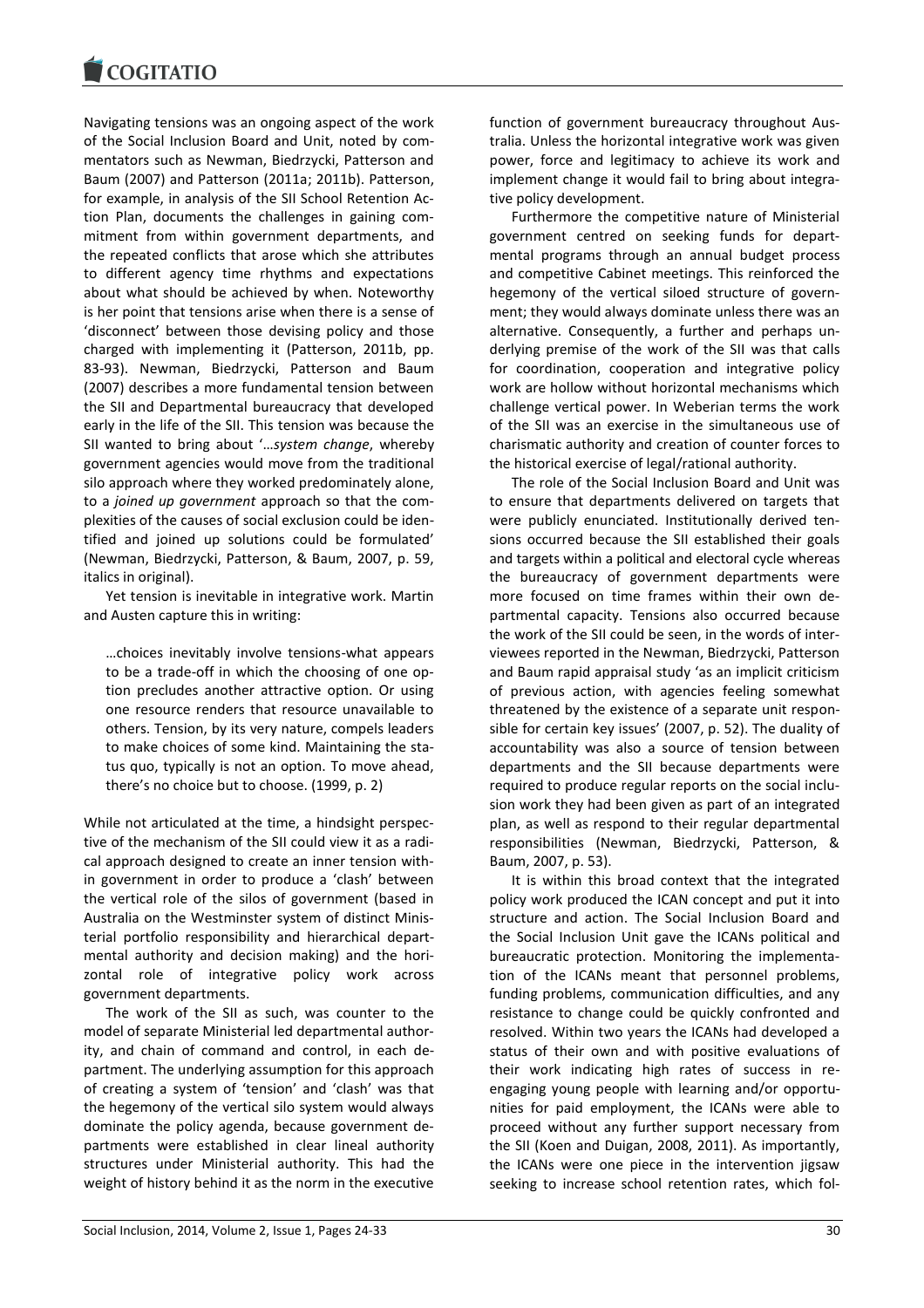lowing the national trend, have risen in SA from the 1999 figure of 67%, to 86.3% in 2011 (ABS, 2012).

#### **6. Conclusion**

While an inner tension is well recognised in the relationship between social inclusion and wealth redistribution, social inclusion as a concept and policy method can provide a powerful mode for the enhancement of the lives of citizens in participatory community, particularly the most disadvantaged with complex and multiple needs. The South Australian example is given as a case in point.

Collaboration, cooperation and coordination are essential strategies and skills to be used in the process of developing and implementing integrative policy and program. They are words that resonate well in the bureaucratic and policy development world. Yet, so much of 'whole of government' or integrative work seems to fall short of its goal. There is a missing component. A mechanism of horizontal power is necessary as the foundation on which the above skills need to operate. The ICAN programme is counter cultural. Delivered in a social inclusion context it placed the multiple needs of young people at the heart of its attention in reengaging them with learning. It did this outside the culture and power base of the education bureaucracy which initially refused to view the problem as needing integrative solutions. To do this it needed its own power base. The mechanism of 'tension' and 'clash' used by the South Australian Social Inclusion Board and Unit between 2002–2011 achieved goals and outcomes in reducing homelessness, a reform of the mental health system, increasing school retention, a major report on disability reform, and juvenile justice. While the SII ended in October 2011 when a new head of government was installed, ICANs have become embedded in South Australia's policy agenda and are now supported and promoted by the Education Department and the education system.

A further question to be considered is, apart from political contingencies, can a power mechanism such as the SII be sustainable? Can it become part of the system and continue to fulfil its mandate? This is a question for further debate. The need for the SII to respond to many barriers to its work, the regularity of bureaucratic obstacles, and the reality that in its political demise, it would seem that bureaucratic practice moved effortlessly back to pre SII operations does not bode well for a positive response to these questions. The latter comment is of course a perspective, and there will be multiple views about this.

The SII is a model worthy of further examination in the cause of producing better ways to integrate policy and program. But ultimately the choice of models is a matter of politics and power. As Rittel and Webber write: 'Whichever the tactic, though, it should be clear

that the expert is also a player in a political game, seeking to promote his (sic) private vision of goodness over others'. Planning is a component of politics. There is no escaping that truism' (1973, p. 169). There is also no escaping the continued need for critical appraisal of the structural factors that impact on the success or failure of what is known as 'joined up policy and program', whole of government work, or integrated policy and program development.

#### **Acknowledgements**

The authors gratefully acknowledge and thank the anonymous reviewers for comments on earlier versions of this paper.

#### **Conflicts of Interest**

The authors declare no conflicts of interest.

#### **References**

- Australian Bureau of Statistics (ABS). (2012). Australian Social Trends: Cat. 4102 Education and Training SA Summary 1997-2011*.* Retrieved from: http://www. abs.gov.au/ausstats/abs@.nsf/mf/4102.0
- Bevir, M. (2009). *Key Concepts in Governance*. London, UK: SAGE Publications.
- Black, L. (2013). *The Social Licence to Operate. Your Management Framework for Complex Times*. Oxford, UK: Do Sustainability.
- Boutellis, A. (2013). *Driving the System Apart? A Study of United Nations Integration and Integrated Strategic Planning.* New York, NY: International Peace Institute.
- Bryson, L., & Mowbray, M. (1981). 'Community': the spray on solution. *Australian Journal of Social Issues*, *16*(4), 244-256.
- Bryson, L., & Verity, F. (2009). Australia: From Wage Earners to Neo-Liberal Welfare State. In Craig & P. Alcock (Eds.), *International Social Policy: Welfare regimes in the developed world* (2nd edition, pp.66- 87). UK: Palgrave.
- Cappo, D. (2002). Social Inclusion, Participation and Empowerment. Speech Given to the Australian Council of Social Services National Congress. 28<sup>th</sup> November, Hobart.
- Christensen, T., & Lægreid, P. (2007). The Whole-of-Government Approach to Public Sector Reform. *Public Administration Review*, *67*(6), 1059-1066.
- Corbett, T., & Noyes, J. (2008). *Human Services Systems Integration: A Conceptual Framework*. Institute for Research on Poverty Discussion Paper No. 1333-08. Madison: University of Wisconsin.
- Davies, J. S. (2009). The Limits of Joined-Up Government: Towards a Political Analysis. *Public Administration*, *87*(1), 80-96.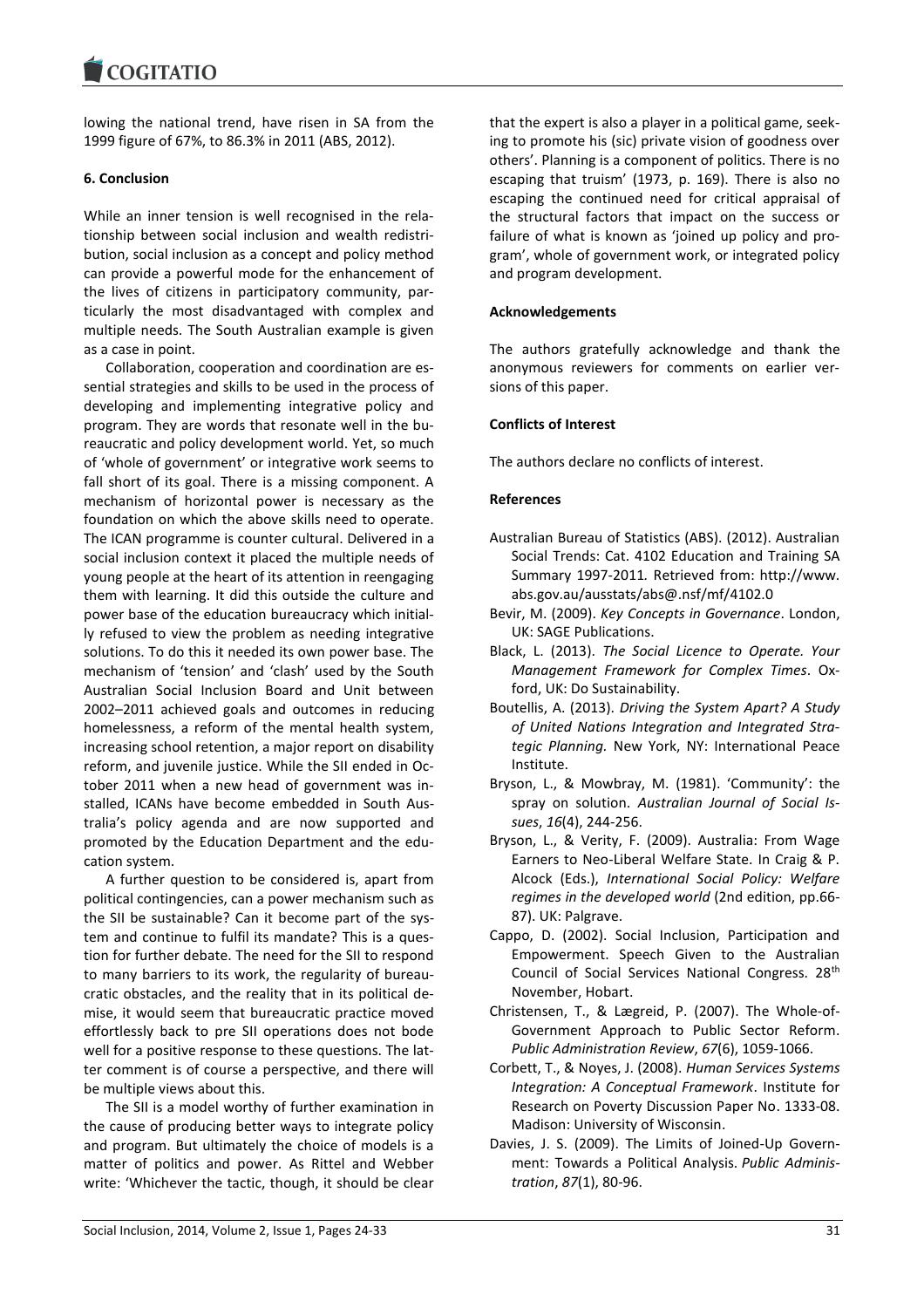- De Lombaerde, P., & Iapadre, P. (2008). International Integration and Societal Progress: A Critical Review of Globalisation Indicators. In *OECD Statistics, Knowledge and Policy: Measuring and Fostering the Progress of Societies*. Paris: OECD Publishing.
- Eriksen, E. O., & Fossum, J. E. (1999). *The European Union and post-national integration*. Norway: ARENA.
- Fine, M., Pancharatnam, K., & Thomson, C. (2000). *Coordinated and Integrated Human Service Delivery Models*. NSW: Social Policy Research Centre and University of New South Wales.
- Gray, J. (2000). Inclusion: A Radical Critique. In P. Askonas & A. Stewart (Eds.), *Social Inclusion: Possibilities and Tensions* (pp. 19-36). Basingstoke, UK: Palgrave Macmillan.
- Hartman, C., & Squires, G. (2009). Integration Exhaustion, Race Fatigue and the American Dream. *Administrator*, April. Retrieved from http://www.planners network.org/2009/04/integration-exhaustion-racefatigue-and-the-american-dream
- Horsell, C. (2010). Report on Research: Social Inclusion and Homelessness in South Australia—A Critical Appraisal. *Parit*y, 23(4), 31-33.
- Jennings, E. T., Jr., & Krane. D. (1994). Coordination and welfare reform: The quest for the philosopher's stone. *Public Administration Review*, *54*(4), 341-348.
- Koen, S., & Duigan, P. (2008). Forging Brighter Futures: Innovative Approaches to Improving Propects for At Risk Young People. *The History and Future of Social Innovation Conference*, Adelaide 19-21 June. Retrieved from http://w3.unisa.edu.au/hawkeinstitu te/publications/social-innovation/koen-duigan.pdf
- Koen, S., & Duigan, P. (2011). Re-engaging young people in learning: the ICAN experience. In T. Stehlik and J. Patterson (Eds.), *Changing the paradigm: Education as the key to a socially inclusive future.*  Queensland: Post Pressed.
- Koikkalainen, P. (2011). Social Inclusion. In M. Bevir (Ed.), *The SAGE handbook of governance.* London: SAGE Publications.
- Levitas, R. (2005). *The Inclusive Society? Social Exclusion and New Labour* (2nd edition). UK: Macmillan.
- Lynn, L. E., Jr. (1998). The new public management: how to transform a theme into a legacy. *Public Administration Review*, *58*(3): 231-237.
- Martin, R., & Austen, H. (1999). The Art of Integrative Thinking. *Rotman Management*. Fall 2-5. Retrieved from http://www.2.rotman.utoronto.ca/rogermart in/the%20art%20of%20integrative%20thinking.pdf
- Mulgan, G. (2005). Joined-Up Government: Past, Present, and Future. In V. Bogdanor (Ed.), *Joined-Up Government*. Oxford: Oxford University Press.
- Mulgan, G. (2009). *The Art of Public Strategy: Mobilizing Power and Knowledge for the Common Good*.

Oxford: Oxford University Press.

- Newman, L., Biedrzycki, K., Patterson J., & Baum, F. (2007). *A rapid appraisal case study of the South Australia's Social Inclusion Initiative*. Adelaide: Department of Premier and Cabinet.
- Patterson, J. (2011a). Challenging the paradigm: education and social inclusion. In T. Stehlik and J. Patterson (Eds.), *Changing the paradigm: Education as the key to a socially inclusive future.* Queensland: Post Pressed.
- Patterson, J. (2011b). We know what to do but we don't always do it. In T. Stehlik and J. Patterson (Eds.), *Changing the paradigm: Education as the key to a socially inclusive future.* Queensland: Post Pressed.
- Pickles, E. (2013). Uniting our Communities: Integration in 2013. Retrieved from: https://www.gov.uk/ government/speeches/uniting-our-communities-in tegration-in-2013
- Plant, R. (2009). *Community and Ideology (Routledge Revivals): An Essay in Applied Social Philosophy*. Oxford: Routledge.
- Australian Productivity Commission. (2010). *Contribution of the not-for-profit sector*. Canberra: Australian Government.
- Ragan, M. (2003). Building Better Human Service Systems: Integration Services for Income Support and Related Programs. Albany. New York: The Nelson A. Rockefeller Institute of Government.
- Rittel, H., & Webber, M. (1973). Dilemmas in a General Theory of Planning. *Policy Sciences*, *4*, 155-169.
- Rousseau, D. (2011). Reinforcing the Micro/Macro Bridge: Organisational Thinking and Pluralistic Vehicles. *Journal of Management*, *37*(2), 429-442.
- South Australian Labor Party. (2002). *Labor's Social Inclusion Initiative: Labor's Plans for Government.* Adelaide: South Australian Labor Party.
- South Australian Social Inclusion Board. (2004). *Making the Connections*. Adelaide: Department of Premer and Cabinet.
- South Australian Social Inclusion Board. (2009). *People and Community at the Heart of Systems and Bureaucracy: South Australia's Social Inclusion Initiative.* Adelaide: Department of Premer and Cabinet.
- Stehlik T., & Patterson, J. (2011). *Changing the paradigm: Education as the key to a socially inclusive future.* Queensland: Post Pressed.
- Ward, P., Meyer, S., Verity, F., Gill, T., & Luong, T. (2011). Complex problems require complex solutions: the utility of social quality theory for addressing the Social Determinants of Health. *BioMed Central*, *11*, 630. doi: 10.1186/1471-2458-11-630.
- Wilber, K. (2000). *Integral psychology*. Boston, Massachusetts: Shambhala Publications.